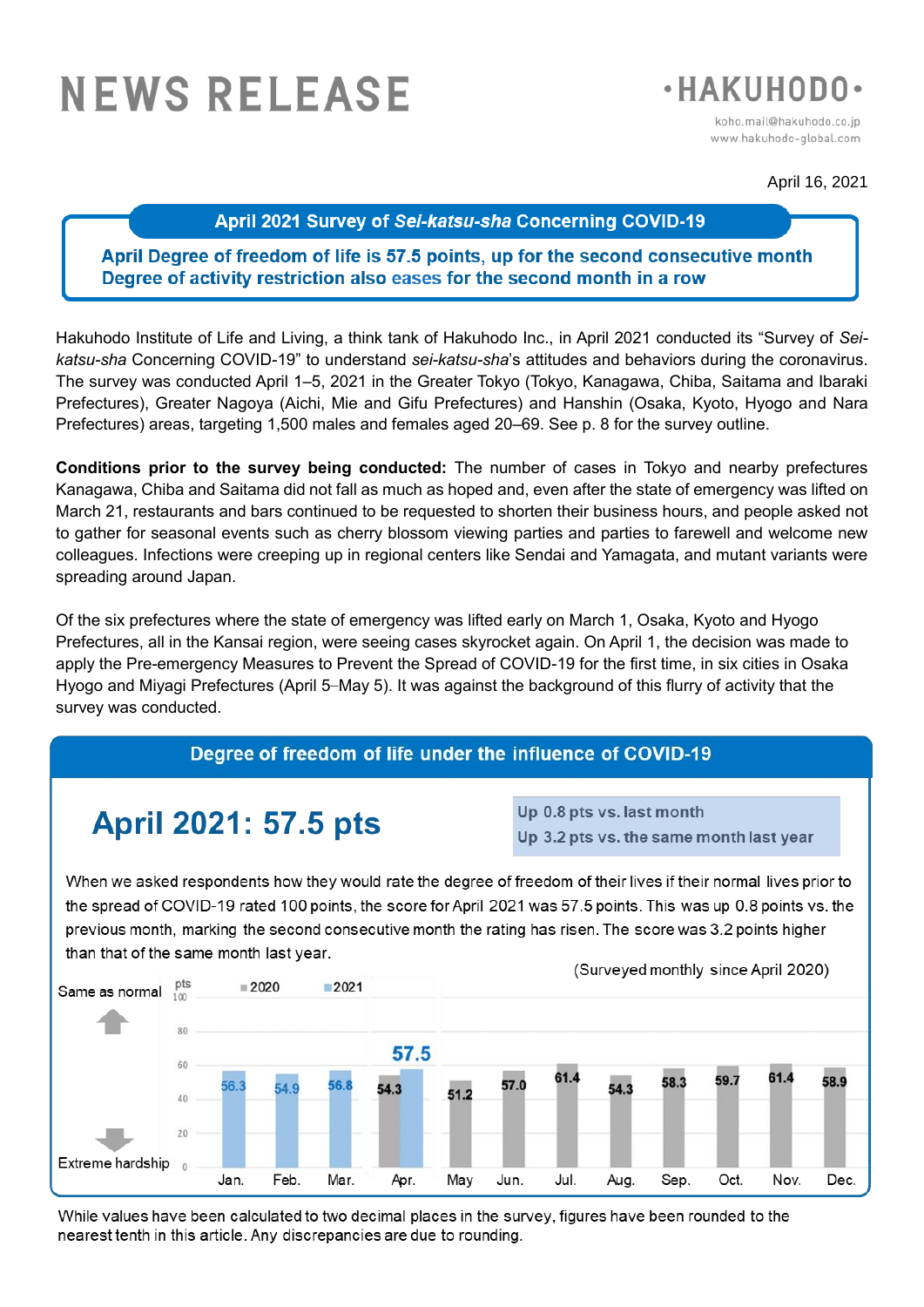#### Attitudes and behavior under the influence of COVID-19

In Degree of anxiety, there were no significant changes other than The situation abroad (68.2% up 3.5 points). However, scores for all Degree of activity restriction items decreased for the second consecutive month. The drop in Nonessential and nourgent shopping (70.9%, down 4.3 points) stood out. Degree of activity implementation scores were largely unchanged. The only real changes were in Use cashless payment options as much as possible (64.9%, up 3.0 points) and Telework as much as possible (30.7%, down 3.5 points).

|                                                                     |                                                                                                                                                                                         | Response rate<br>Agree + Somewhat agree |                         | Change vs.<br>last month               | Change vs.<br>same month<br>last year                |
|---------------------------------------------------------------------|-----------------------------------------------------------------------------------------------------------------------------------------------------------------------------------------|-----------------------------------------|-------------------------|----------------------------------------|------------------------------------------------------|
| Degree of anxiety<br>Anxieties they feel                            | The situation abroad<br>The government's response<br>Economic stagnation                                                                                                                |                                         | 68.2%<br>76.1%<br>77.3% | $+3.5$ pts<br>$+1.2$ pts<br>$+1.1$ pts | $-15.3 \,\mathrm{pts}$<br>$-10.8$ pts<br>$-13.9$ pts |
| Degree of activity<br>restriction<br>Behaviors they<br>refrain from | Nonessential and nonurgent shopping<br>Travel and leisure activities<br>Meeting friends and socializing                                                                                 |                                         | 70.9%<br>84.3%<br>79.1% | -4.3 pts<br>$-2.2$ pts<br>$-2.2$ pts   | $-13.3$ pts<br>$-4.4$ pts<br>$-6.0$ pts              |
| Degree of activity<br>implementation<br>Behaviors they<br>implement | Use cashless payment options as much as possible<br>Post and sell things on flea market apps and net<br>auctions<br>Telework (work from home) as much as possible<br>[Those with jobs*] |                                         | 64.9%<br>24.8%<br>30.7% | $+3.0$ pts<br>$+2.3$ pts<br>$-3.5$ pts | N/A<br>$+6.5$ pts<br>$+7.2$ pts                      |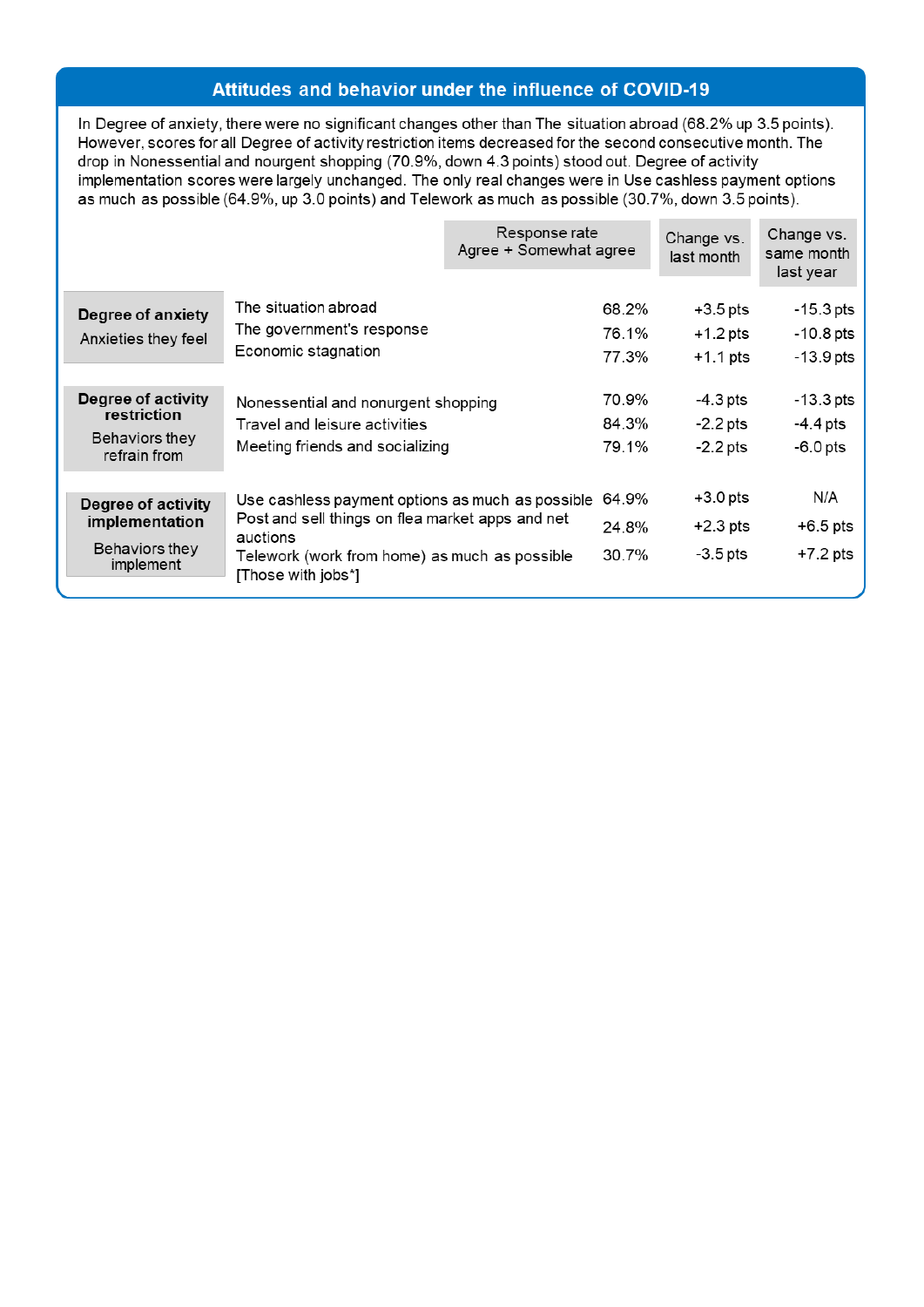#### **Degree of freedom of life is up 0.8 points since last month, rising for the second month in a row. The score is 3.2 points higher than the same month last year**

Looking at past Degree of freedom of life data, the lowest score so far, 51.2 points, was in the survey conducted in May last year under the first state of emergency. While fluctuating in line with conditions, the score has remained consistently above this level ever since. Even though the number of cases is significantly higher this spring than last spring, the Degree of freedom of life score is rising, likely thanks to the availability of information about the virus, normalization of anti-infection behaviors like mask wearing and sanitizing, and experience.

#### **In free responses, the current situation "also has benefits" and "I'm used to it." The unpleasantness of masks, concerns about mutant strains, and longing for the vaccine are also widespread**

Comments from those who gave high Degree of freedom of life scores included: "There are downsides, but also benefits," "I'm in favor of the various changes to values," and "I make sure to enjoy life." Comments from those who gave medium Degree of life scores include "I'm used to it now," but also, "I'm restricting because it would inconvenience my workplace if I caught it." Those who gave low Degree of freedom of life scores mentioned debilitating effects on their work or income and heavy burdens, such as caring for family members. One young woman mentioned "the hardship of having my here and now stolen from me." Irrespective of Degree of freedom of life score, we also received comments about the uncomfortableness of masks (due to higher temperatures, etc.), anxieties about mutant strains, and longing for the vaccine.



While values have been calculated to two decimal places in the survey, figures have been rounded to the nearest tenth in this article. Any discrepancies are due to rounding.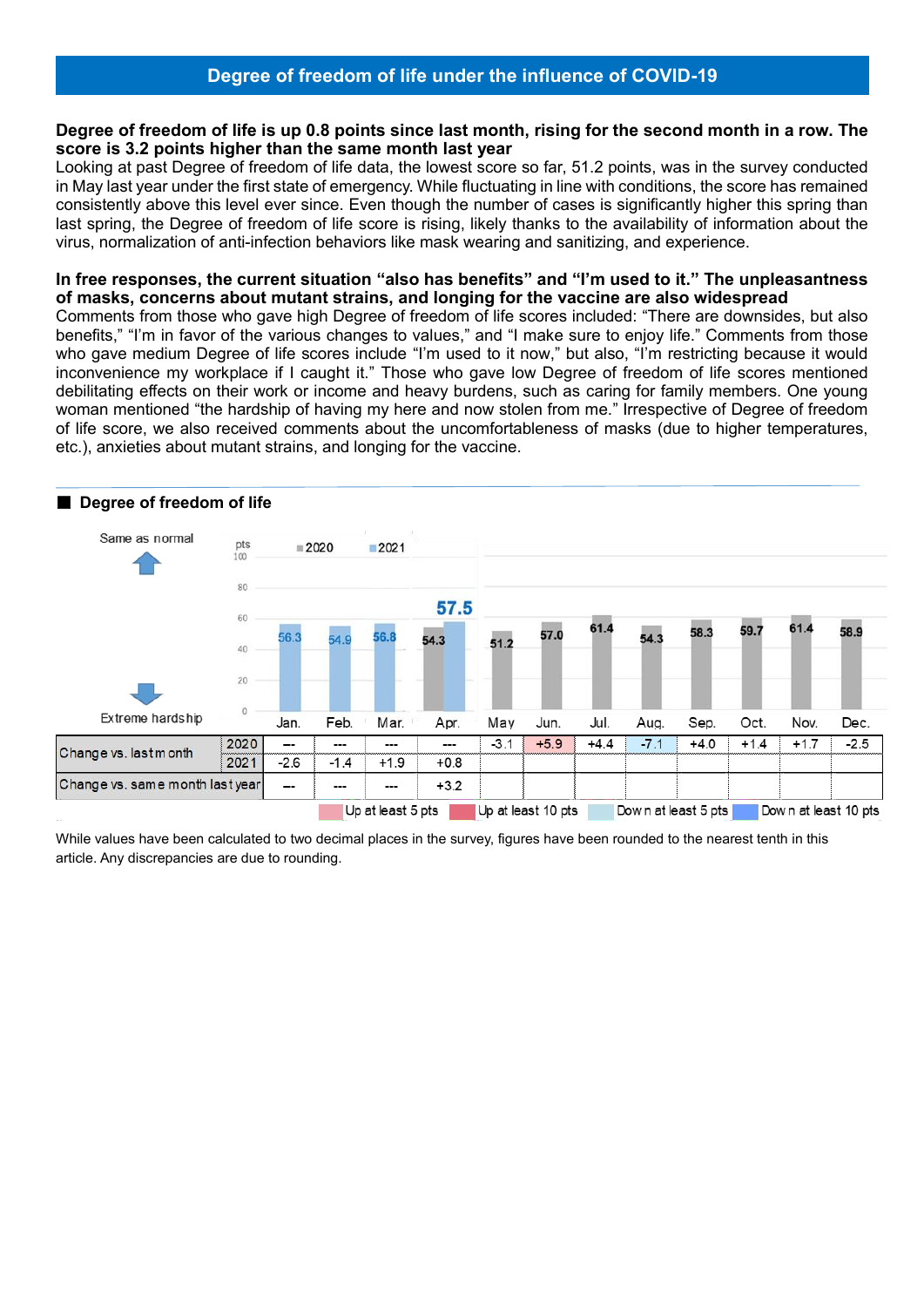# ■ **Reason for Degree of freedom of life score (Selected responses)**

|                           | High                   | There are some things that became difficult, but since starting to work from home<br>I have more time for myself. It feels like the advantages and disadvantages<br>balance out.                                                                                                                                                                                                                                                                                                                                                                                                  | 100<br>pts         | Female,<br>50, Tokyo                |  |
|---------------------------|------------------------|-----------------------------------------------------------------------------------------------------------------------------------------------------------------------------------------------------------------------------------------------------------------------------------------------------------------------------------------------------------------------------------------------------------------------------------------------------------------------------------------------------------------------------------------------------------------------------------|--------------------|-------------------------------------|--|
|                           | $\overline{61}$<br>sid | Other than fall and winter, it's a pain to wear a mask. When the temperature<br>rises, in particular, you could easily get heat stroke.                                                                                                                                                                                                                                                                                                                                                                                                                                           | 95<br>pts          | Female,<br>56, Osaka<br>Pref.       |  |
| Degree of freedom of life | or higher)             | I live with a family member with an underlying condition and feel stressed<br>because I can't just go out anymore, but I no longer have to go to drinking parties<br>never really enjoyed, so that's a relief.                                                                                                                                                                                                                                                                                                                                                                    | 80<br>pts          | Male, 35,<br>Osaka Pref.            |  |
|                           |                        | If I had to say, yes, it's hard, and I'm not in a position to work from home, so<br>some things just can't be helped. But values are collapsing in many ways, so I'm<br>relieved about some surprising things.                                                                                                                                                                                                                                                                                                                                                                    |                    |                                     |  |
|                           |                        | I am restricted, but I make sure to enjoy the weekends with my parents<br>regardless. I now enjoy slightly more pricey food and slightly more expensive<br>wine, so I'm enjoying myself even in the pandemic.                                                                                                                                                                                                                                                                                                                                                                     | 70<br>pts          | Female,<br>38, Tokyo                |  |
|                           |                        | I'm being ultra careful not to get infected and restricting my activities. It's better<br>than when we were under the state of emergency.                                                                                                                                                                                                                                                                                                                                                                                                                                         | 60<br>pts          | Male, 45,<br>Hyogo Pref.            |  |
|                           |                        | Medium (41-60 pts)<br>Because I'm unhappy that I've not been vaccinated yet.<br>have some things I'm not happy about, but as I'm used to it now, it's neither<br>good or bad, so I gave it 50 points.<br>Because I'm used to it now, though I was stressed when it started spreading.                                                                                                                                                                                                                                                                                             |                    | Male, 38,<br>Aichi Pref.            |  |
|                           |                        |                                                                                                                                                                                                                                                                                                                                                                                                                                                                                                                                                                                   |                    | Female,<br>50, Tokyo                |  |
|                           |                        |                                                                                                                                                                                                                                                                                                                                                                                                                                                                                                                                                                                   |                    | Male, 26,<br>Chiba Pref.            |  |
|                           |                        | Because I'm restricting my activities as it would inconvenience my workplace if I<br>caught it.                                                                                                                                                                                                                                                                                                                                                                                                                                                                                   | 50<br>pts          | Female,<br>37, Osaka<br>Pref.       |  |
|                           | Low (40 pts            | My hobby was traveling, so it's really tough. I work in the airline industry and<br>performance in the sector continues to be visibly poor, and I'm really worried<br>about my job. It's late when I finish work, and it's really inconvenient that bars<br>and restaurants close early.                                                                                                                                                                                                                                                                                          | 40<br>pts          | Female,<br>25,<br>Kanagawa<br>Pref. |  |
|                           | or lower)              | I'm happy to be able to interact with family now, spending more time with my<br>family and video calling with my host mother from when I studied abroad. So it's<br>true that I have more time when I feel at ease. Though we used to say people<br>are rich to the extent they interact with others, I compare myself with others less<br>now because I'm not meeting people. But I resent not being able to go out with<br>my beloved grandmother and having my here and now taken from me. I feel<br>extremely hard done by from having the things I value most taken from me. | 30<br>pts          | Female,<br>25, Osaka<br>Pref.       |  |
|                           |                        | With mutant strains spreading and no clear timeframe for getting vaccinated yet,<br>I'm anxious.                                                                                                                                                                                                                                                                                                                                                                                                                                                                                  | 30<br>pts          | Male, 65,<br>Osaka Pref.            |  |
|                           |                        | Because for the first time, in my 50s, I'm experiencing the worst situation in my<br>life. The main things that brought me here are a massive drop in income, being<br>strongly recommended to take early retirement, and severe symptoms of<br>depression due to power harassment that got me recognized as a disabled<br>person.                                                                                                                                                                                                                                                | 5<br>pts           | Male, 51,<br>Aichi Pref.            |  |
|                           |                        | I can't meet my friends. My far away sisters and my nieces and nephews can't<br>come to visit my mother. I have to take my mother shopping by car. I currently<br>work from home, but help wanted ads for normal jobs have fallen off a cliff, so I<br>can't get a job as a regular employee.                                                                                                                                                                                                                                                                                     | $\mathbf 0$<br>pts | Female,<br>52, Tokyo                |  |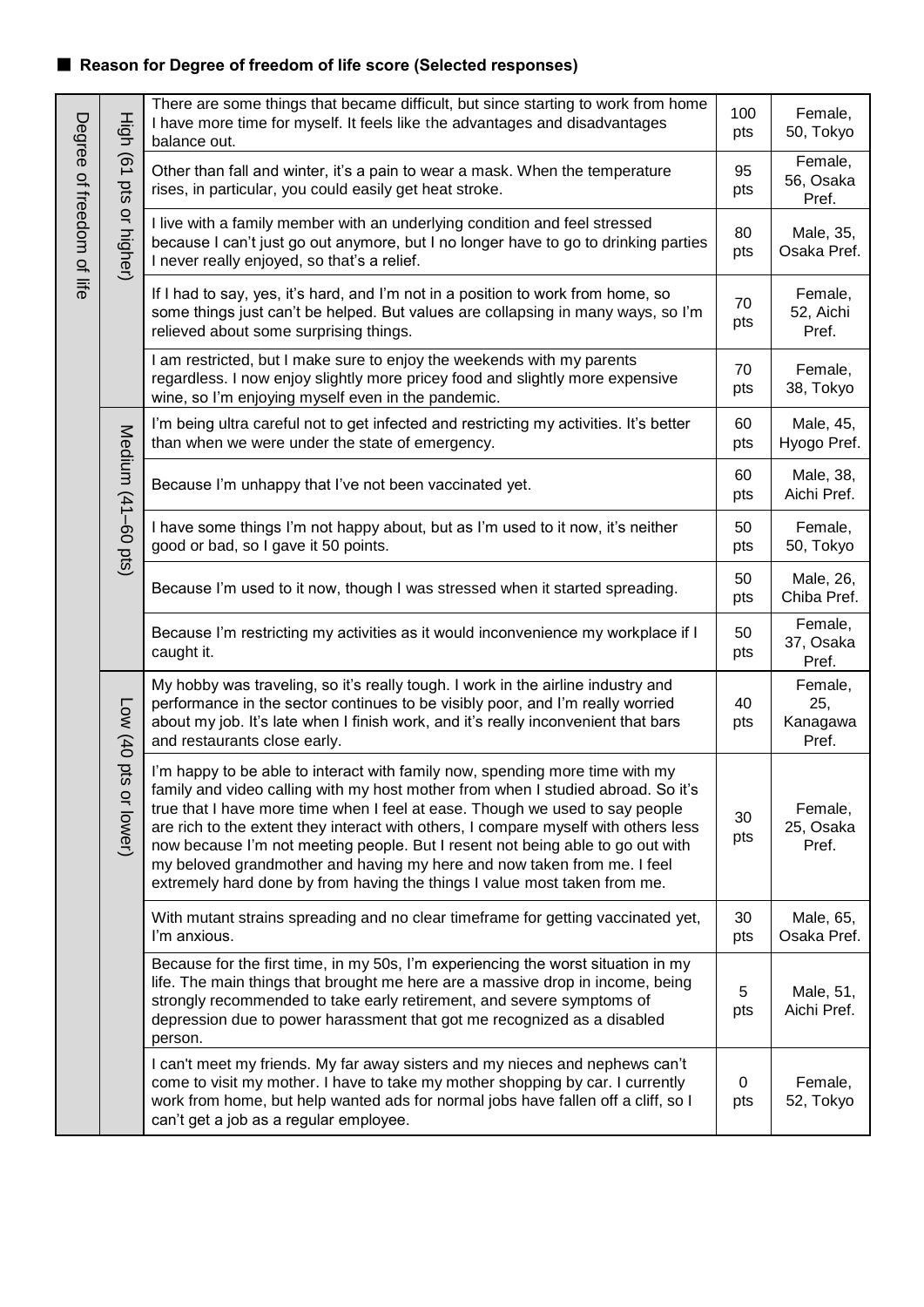#### **Attitudes and behaviors under COVID-19 (current) and behaviors once COVID-19 subsides (intention)**

**Degree of anxiety: In change vs. last month, only The situation abroad (68.2%, up 3.5 points) stands out. In change vs. the same month last year, all items are down. This is especially so for Lack and uncertainty of information (down 19.4 points).**

**Degree of activity restriction: In change vs. last month, scores for all items drop for the second consecutive month. Nonessential and nonurgent shopping (70.9%, down 4.3 points), in particular, stands out.**

In change vs. the same month last year, relatively doable items dropped significantly, particularly Nonessential and nonurgent shopping (down 13.3 points).

In behaviors respondents think they will refrain from after COVID-19 subsides, intention scores for all items were lower than current scores. The difference was particularly large for Travel and leisure activities (-29.1 points) and Meeting friends and socializing (-24.2 points).

#### **Degree of activity implementation: In change vs. last month, only Use cashless payment options (64.9%, up 3.0 points) and Telework (30.7%, down 3.5 points) stand out.**

In change vs. the same month last year, increases in Second job (up 15.2 points), Invest (up 9.4 points) and Keep a stock of anti-infection products and everyday necessities (up 9.0 points), among others, stood out. Decreases in Make sure to get sufficient exercise, nutrition and sleep (down 6.8 points) and Enjoy pastimes I can do at home (down 6.7 points) also stood out.

Behaviors that respondents gave higher intention scores than current scores included Enjoy leisure activities outdoors where people don't gather (+10.0 points) and Invest (+9.1 points). Meanwhile respondents gave lower intention scores to Enjoy pastimes I can do at home (-10.0 points) and Consistently wear a mask, wash my hands and take other precautions against infection (-9.7 points).

#### ■ Lifestyle attitudes and behaviors

|                                              | Current: Anxieties they feel |                     |                  |                       |                                       |
|----------------------------------------------|------------------------------|---------------------|------------------|-----------------------|---------------------------------------|
| Degree of anxiety                            | Feb.<br>2021 survey          | Mar.<br>2021 survey | Apr. 2021 survey | Change<br>'ે.<br>last | month last year<br>Change vs.<br>same |
| Economic stagnation                          | 81.0                         | 76.2                | 77.3             | $+1.1$                | $-13.9$                               |
| The government's response                    | 81.4                         | 74.9                | 76.1             | $+1.2$                | $-10.8$                               |
| My and my family's health                    | 73.4                         | 67.4                | 68.3             | $+0.9$                | $-9.9$                                |
| The situation abroad                         | 70.7                         | 64.7                | 68.2             | $+3.5$                | $-15.3$                               |
| The lack and uncertainty of information      | 69.9                         | 62.2                | 62.9             | $+0.7$                | $-19.4$                               |
| My and my family's jobs and income           | 62.1                         | 59.5                | 59.1             | $-0.4$                | $-10.5$                               |
| Changes in my interpersonal<br>relationships | 48.8                         | 46.3                | 46.1             | $-0.2$                |                                       |

Unit: % / Change: Pts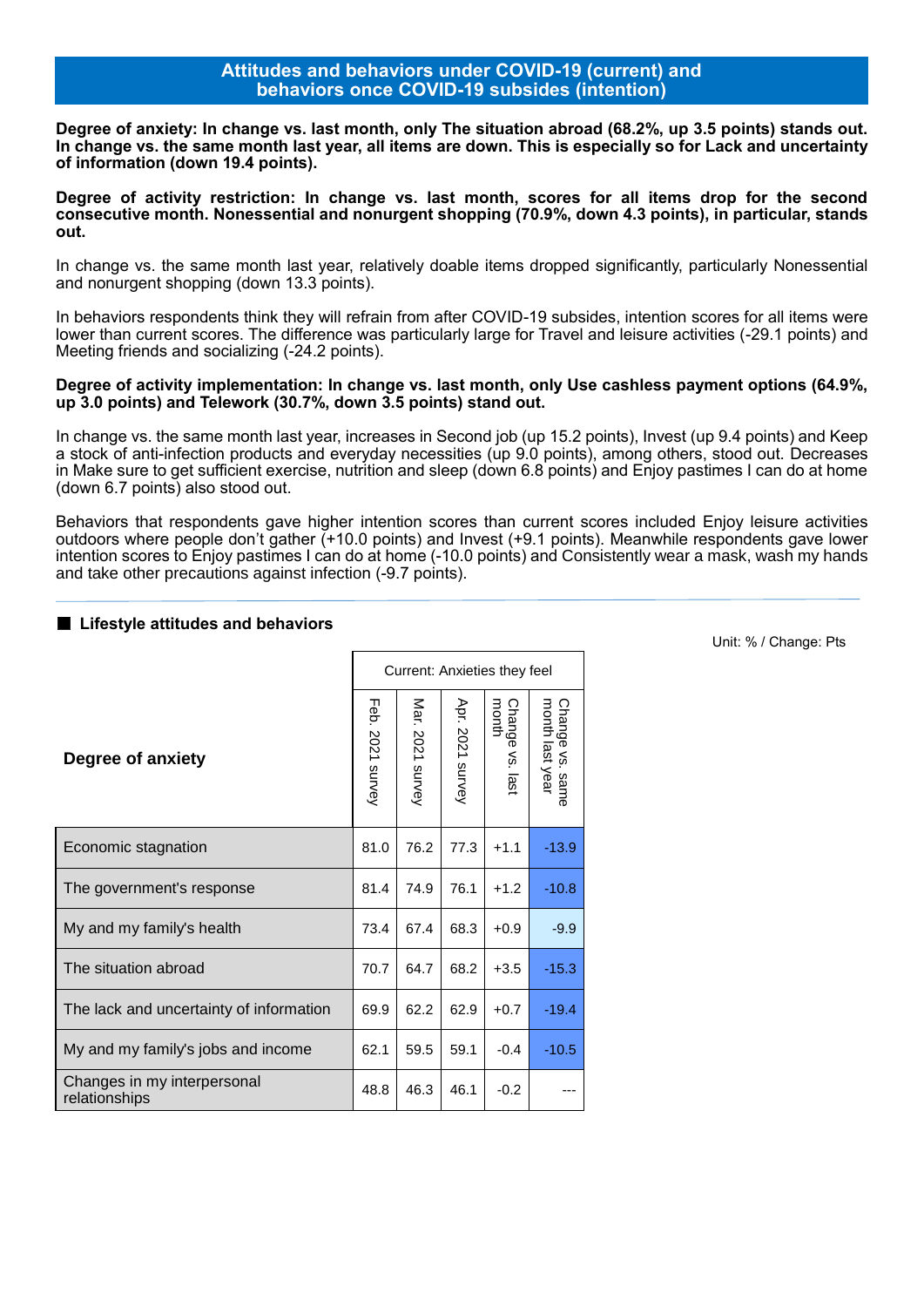|                                                             | Current: Behaviors they refrain<br>from |                       |                        | Intention: Behaviors they intend<br>to refrain from after COVID-19<br>subsides |                                                                              |                        |                        |                        |                               |                                         |                                              |
|-------------------------------------------------------------|-----------------------------------------|-----------------------|------------------------|--------------------------------------------------------------------------------|------------------------------------------------------------------------------|------------------------|------------------------|------------------------|-------------------------------|-----------------------------------------|----------------------------------------------|
| Degree of activity restriction                              | Feb.<br>202<br>∸<br>survey              | Mar.<br>202<br>survey | Apr.<br>2021<br>survey | Change<br>month<br>š<br>last                                                   | <b>Chang</b><br>month<br>$\overline{\omega}$ $\Phi$<br>¤≤<br>:. same<br>year | Feb.<br>2021<br>survey | Mar.<br>2021<br>survey | Apr.<br>2021<br>survey | Change<br>month<br>Š.<br>last | Chang<br>month<br>le vs<br>year<br>same | Intention vs. Current<br>(Most recent month) |
| Travel and leisure activities                               | 90.5                                    | 86.5                  | 84.3                   | $-2.2$                                                                         | $-4.4$                                                                       | 52.5                   | 52.6                   | 55.2                   | $+2.6$                        | ---                                     | $-29.1$                                      |
| Nonessential and nonurgent trips                            | 86.0                                    | 82.1                  | 80.5                   | $-1.6$                                                                         | $-8.8$                                                                       | 59.3                   | 58.0                   | 60.4                   | $+2.4$                        | ---                                     | $-20.1$                                      |
| Shaking hands, hugging and otherwise<br>touching others     | 85.4                                    | 81.9                  | 80.1                   | $-1.8$                                                                         | ---                                                                          | 63.9                   | 64.7                   | 65.8                   | $+1.1$                        | ---                                     | $-14.3$                                      |
| Experiential entertainment (gigs, theater,<br>movies, etc.) | 84.9                                    | 81.2                  | 79.5                   | $-1.7$                                                                         | $-7.2$                                                                       | 52.6                   | 52.3                   | 55.7                   | $+3.4$                        | ---                                     | $-23.8$                                      |
| Meeting friends and socializing                             | 85.4                                    | 81.3                  | 79.1                   | $-2.2$                                                                         | $-6.0$                                                                       | 51.0                   | 52.5                   | 54.9                   | $+2.4$                        | ---                                     | $-24.2$                                      |
| Eating out                                                  | 82.4                                    | 76.7                  | 74.9                   | $-1.8$                                                                         | $-7.8$                                                                       | 51.9                   | 50.2                   | 53.4                   | $+3.2$                        | ---                                     | $-21.5$                                      |
| Nonessential and nonurgent shopping                         | 78.9                                    | 75.2                  | 70.9                   | $-4.3$                                                                         | $-13.3$                                                                      | 56.3                   | 55.5                   | 56.7                   | $+1.2$                        | ---                                     | $-14.2$                                      |

 $\mathbf{r}$ 

|                                                                                            |                            |                     | Current: Behaviors they<br>implement |                                         |                                    | Intention: Behaviors they intend<br>to implement after COVID-19<br>subsides |                     |                            |                          |                                              |  |                                              |
|--------------------------------------------------------------------------------------------|----------------------------|---------------------|--------------------------------------|-----------------------------------------|------------------------------------|-----------------------------------------------------------------------------|---------------------|----------------------------|--------------------------|----------------------------------------------|--|----------------------------------------------|
| Degree of activity implementation                                                          | <b>Feb.</b><br>2021 survey | Mar.<br>2021 survey | Apr.<br>S021 survey                  | <b>Change</b><br>month<br>\$۶<br>. last | Change vs. same<br>month last year | Feb.<br>2021 survey                                                         | Mar.<br>S021 survey | Apr.<br><b>2021 survey</b> | month<br>Change vs. last | Change vs. sam<br>month last year<br>- same. |  | Intention vs. Current<br>(Most recent month) |
| Consistently wear a mask, wash my<br>hands and take other precautions<br>against infection | 94.0                       | 92.4                | 91.7                                 | $-0.7$                                  | $+0.9$                             | 83.5                                                                        | 82.8                | 82.0                       | $-0.8$                   |                                              |  | $-9.7$                                       |
| Make sure to get sufficient exercise,<br>nutrition and sleep                               | 77.3                       | 75.9                | 72.7                                 | $-3.2$                                  | $-6.8$                             | 85.0                                                                        | 82.3                | 79.7                       | $-2.6$                   | $---$                                        |  | $+7.0$                                       |
| Keep a stock of anti-infection products<br>and everyday necessities                        | 71.4                       | 69.6                | 69.5                                 | $-0.1$                                  | $+9.0$                             | 69.5                                                                        | 71.0                | 68.9                       | $-2.1$                   | $---$                                        |  | $-0.6$                                       |
| Enjoy pastimes I can do at home                                                            | 75.3                       | 69.9                | 67.9                                 | $-2.0$                                  | $-6.7$                             | 57.1                                                                        | 57.1                | 57.9                       | $+0.8$                   | $\overline{a}$                               |  | $-10.0$                                      |
| Use cashless payment options as much<br>as possible                                        | 65.0                       | 61.9                | 64.9                                 | $+3.0$                                  | $---$                              | 67.7                                                                        | 64.8                | 67.1                       | $+2.3$                   | $---$                                        |  | $+2.2$                                       |
| Avoid shopping at crowded times and/or<br>reduce frequency of shopping                     | ---                        | ---                 | 61.3                                 | ---                                     | ---                                | ---                                                                         | $-$                 | 60.6                       | ---                      | $\overline{a}$                               |  | $-0.7$                                       |
| Cook myself as much as possible                                                            | 60.7                       | 56.9                | 57.9                                 | $+1.0$                                  | ---                                | 65.1                                                                        | 64.3                | 63.4                       | $-0.9$                   | $\overline{a}$                               |  | $+5.5$                                       |
| Use stores and facilities that take<br>stringent anti-infection measures                   | ---                        | ---                 | 55.9                                 | ---                                     | ---                                | ---                                                                         | ---                 | 57.7                       | ---                      | $\overline{a}$                               |  | $+1.8$                                       |
| Drive to places                                                                            | 50.5                       | 50.8                | 51.1                                 | $+0.3$                                  | $+4.2$                             | 47.1                                                                        | 49.6                | 47.8                       | $-1.8$                   | $\overline{a}$                               |  | $-3.3$                                       |
| Play video games on my smartphone,<br>computer, etc.                                       | 50.3                       | 48.3                | 48.3                                 | ±0                                      | $-1.0$                             | 47.1                                                                        | 47.7                | 46.5                       | $-1.2$                   | $\overline{a}$                               |  | $-1.8$                                       |
| Use video, music and other streaming<br>services                                           | 46.3                       | 45.5                | 46.5                                 | $+1.0$                                  | $+1.8$                             | 50.3                                                                        | 47.3                | 48.9                       | $+1.6$                   | $\overline{a}$                               |  | $+2.4$                                       |
| Use net shopping and food delivery<br>services                                             | 49.8                       | 46.3                | 45.7                                 | $-0.6$                                  | $+6.8$                             | 44.9                                                                        | 42.8                | 45.7                       | $+2.9$                   | $---$                                        |  | ±0                                           |
| Enjoy leisure activities outdoors where<br>people don't gather                             | 39.4                       | 43.4                | 45.5                                 | $+2.1$                                  | $+7.3$                             | 50.8                                                                        | 53.4                | 55.5                       | $+2.1$                   | $\overline{a}$                               |  | $+10.0$                                      |
| Do exercises I can do at home                                                              | 47.3                       | 45.5                | 44.2                                 | $-1.3$                                  | ---                                | 52.2                                                                        | 51.0                | 48.8                       | $-2.2$                   | ---                                          |  | $+4.6$                                       |
| Exercise outside where people don't<br>gather                                              | 39.7                       | 44.5                | 41.1                                 | $-3.4$                                  | ---                                | 49.0                                                                        | 49.2                | 49.5                       | $+0.3$                   | ---                                          |  | $+8.4$                                       |

Intention vs. Current ي<br>ح linent

Intention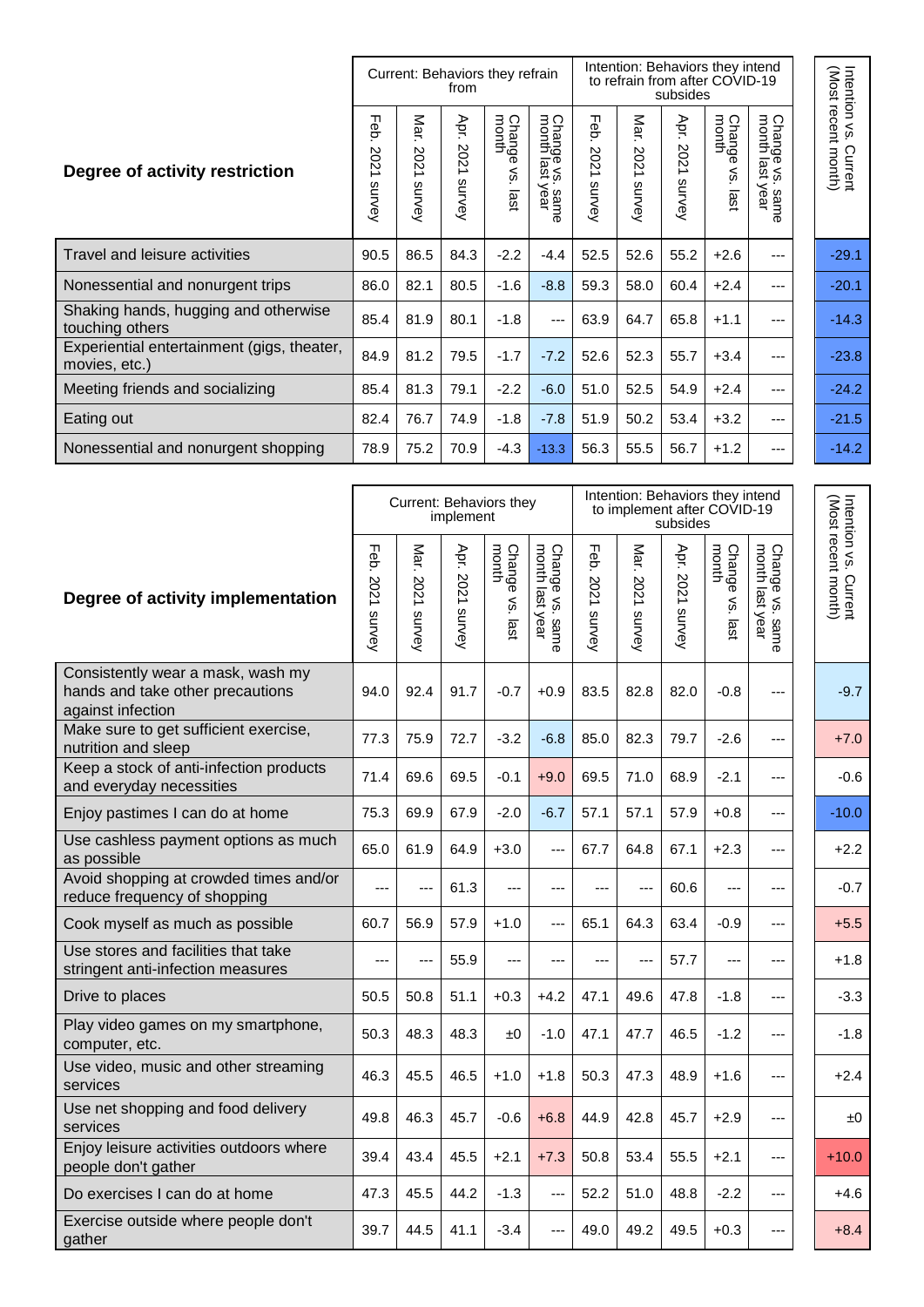| Read and post on social media                                                                                     | 38.3 | 41.2 | 39.3 | $-1.9$ | $+4.3$  | 44.2 | 49.7 | 45.7 | $-4.0$ |       | $+6.4$                                                           |
|-------------------------------------------------------------------------------------------------------------------|------|------|------|--------|---------|------|------|------|--------|-------|------------------------------------------------------------------|
| Commute to work/school during off-peak<br>hours as much as possible                                               | 40.6 | 38.7 | 36.7 | $-2.0$ | $+2.3$  | 39.7 | 38.9 | 38.7 | $-0.2$ | ---   | $+2.0$                                                           |
| Telework (work from home) as much as<br>possible [Those with jobs*]                                               | 35.0 | 34.2 | 30.7 | $-3.5$ | $+7.2$  | 31.7 | 32.4 | 31.7 | $-0.7$ | $---$ | $+1.0$                                                           |
| Second job (incl. considering one)                                                                                | 28.2 | 30.1 | 30.1 | ±0     | $+15.2$ | 32.4 | 33.3 | 32.7 | $-0.6$ | ---   | $+2.6$                                                           |
| Upgrade my home environment by<br>updating the telecommunications<br>environment, buying home appliances,<br>etc. | 29.3 | 29.0 | 29.9 | $+0.9$ | $+8.3$  | 38.3 | 39.0 | 38.1 | $-0.9$ | ---   | $+8.2$                                                           |
| Buy slightly better things than normal                                                                            | 27.7 | 26.7 | 27.9 | $+1.2$ | ---     | 31.0 | 32.9 | 31.9 | $-1.0$ | ---   | $+4.0$                                                           |
| Make things by hand (handcrafts, home<br>improvements, DIY, etc.)                                                 | 27.8 | 26.4 | 25.9 | $-0.5$ | ---     | 34.3 | 33.2 | 33.2 | ±0     | ---   | $+7.3$                                                           |
| Invest                                                                                                            | 24.7 | 26.9 | 25.7 | $-1.2$ | $+9.4$  | 33.8 | 37.8 | 34.8 | $-3.0$ | ---   | $+9.1$                                                           |
| Buy things on flea market apps and net<br>auctions                                                                | 23.2 | 23.3 | 25.3 | $+2.0$ | $+7.7$  | 27.5 | 29.5 | 29.3 | $-0.2$ | ---   | $+4.0$                                                           |
| Post and sell things on flea market apps<br>and net auctions                                                      | 23.5 | 22.5 | 24.8 | $+2.3$ | $+6.5$  | 27.2 | 28.6 | 29.7 | $+1.1$ | ---   | $+4.9$                                                           |
| Get a job, change jobs or start a<br>business (incl. considering these)                                           | 22.2 | 24.8 | 23.5 | $-1.3$ | ---     | 26.9 | 28.0 | 27.1 | $-0.9$ | ---   | $+3.6$                                                           |
| Support businesses and organizations                                                                              | 20.1 | 19.2 | 19.8 | $+0.6$ | ---     | 25.1 | 25.1 | 24.1 | $-1.0$ | ---   | $+4.3$                                                           |
| Participate in online drinking parties and<br>dinners                                                             | 18.2 | 18.4 | 19.6 | $+1.2$ |         | 18.9 | 19.5 | 19.7 | $+0.2$ | ---   | $+0.1$                                                           |
| Study online                                                                                                      | 19.5 | 18.7 | 18.6 | $-0.1$ | $+4.3$  | 25.1 | 25.5 | 25.9 | $+0.4$ | ---   | $+7.3$                                                           |
| Move homes, carry out home<br>improvements, live in multiple locations<br>(incl. considering these)               | ---  |      | 16.2 |        |         |      |      | 21.7 |        |       | $+5.5$                                                           |
|                                                                                                                   |      |      |      |        |         |      |      |      |        |       | * Those with jobs: February n=1,032; March n=1,075 April n=1,074 |

Up at least 5 pts Up at least 10 pts Down at least 5 pts Down at least 10 pts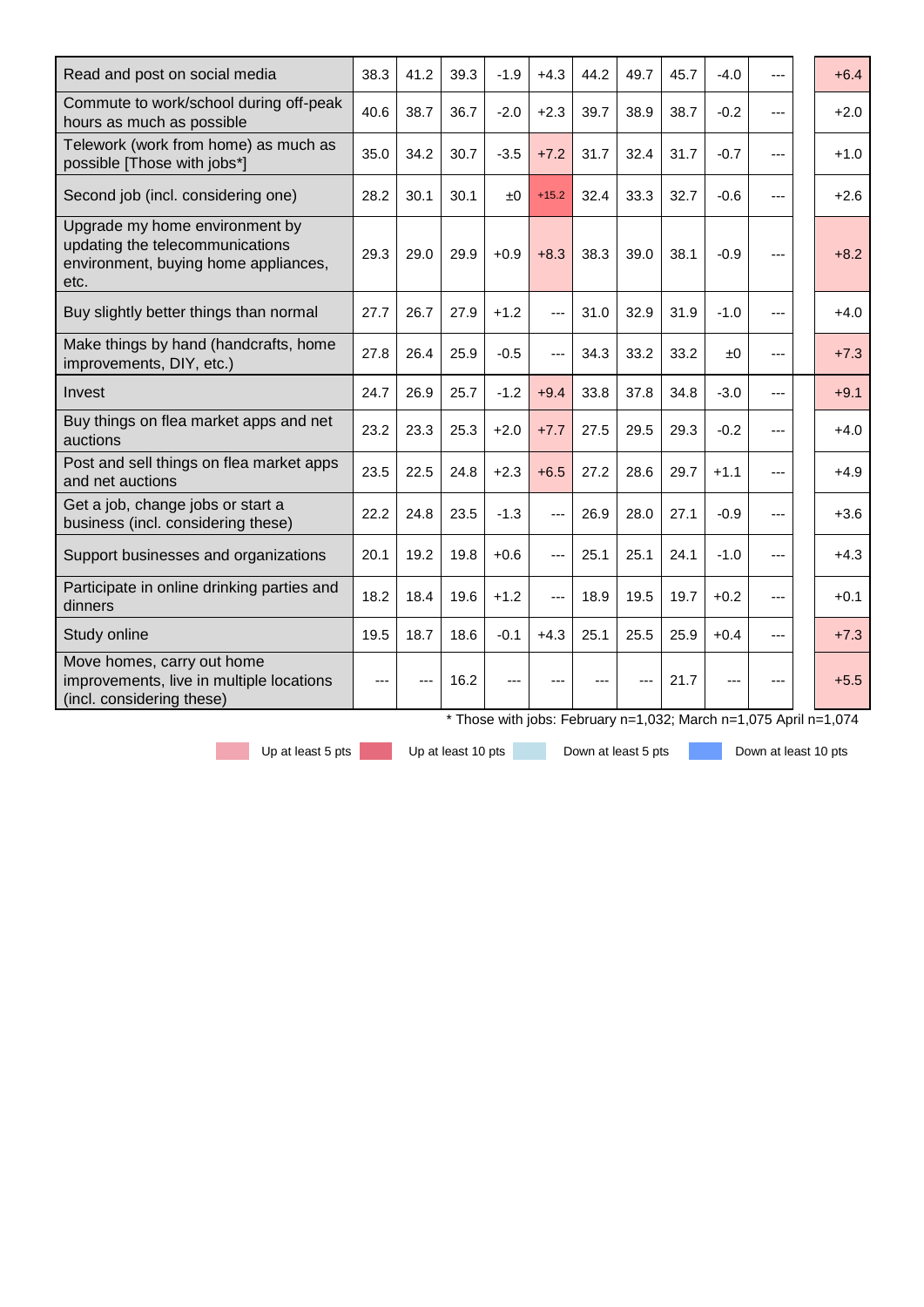Survey outline

#### ■ **Question items (question text)**

#### **Degree of freedom of life under the influence of COVID-19**

If your normal life prior to the spread of COVID-19 rates 100 points, and extreme hardship due to the spread of the virus rates 0, how would you rate the degree of freedom of your current life? (Give a figure from 0–100) Also give the reason(s) for your rating. (Free response)

#### **Attitudes and behavior under the influence of COVID-19 (Current)**

Below is a series of opinions given as a result of the outbreak of COVID-19.

For each, select the opinion that best matches your feelings and/or behavior. (Single response: Agree, Somewhat agree, Somewhat disagree, Disagree)

#### **Behavior after COVID-19 subsides (Intention)**

Will you engage in the following behaviors in the future even if concerns about becoming infected with COVID-19 have subsided?

For each, select the option that best matches your intentions. (Single response: Think I will, Think I will sometimes, Think l won't much, Think I won't)

| Territories:        | (1) Greater Tokyo (40 km radius) (Tokyo, Kanagawa, Chiba, Saitama, Ibaraki Prefectures)<br>(2) Greater Nagoya (40 km radius) (Aichi, Mie, Gifu Prefectures)<br>(3) Hanshin (30 km radius) (Osaka, Kyoto, Hyogo, Nara Prefectures) |
|---------------------|-----------------------------------------------------------------------------------------------------------------------------------------------------------------------------------------------------------------------------------|
| Respondents:        | Males and females aged 20–69                                                                                                                                                                                                      |
| Target allocations: | 500 respondents per territory, allocated based on the population demographics (gender/age<br>group) of the territory                                                                                                              |
| Sample sizes:       | 1,500 per survey                                                                                                                                                                                                                  |

#### April 2020–March 2021 From April 2021 (People)

20–29 | 30–39 | 40–49 | 50–59 | 60–69 | Total Males | 122 | 145 | 190 | 161 | 137 | 755 Females 119 141 185 158 142 745 Total 241 286 375 319 279 1.500  $20-29$  30–39 40–49 50–59 60–69 Total Males | 122 | 143 | 187 | 169 | 136 | 757 Females 118 | 139 | 183 | 164 | 139 | 743 Total 240 282 370 333 275 1.500

| Survey method: | Internet survey                                                       |
|----------------|-----------------------------------------------------------------------|
| Survey period: | April 1 (Thu)-5 (Mon), 2021                                           |
|                | (Survey conducted at the beginning of each month starting March 2020) |
|                | Planning/Analysis: Hakuhodo Institute of Life and Living              |
| Conducted by:  | H. M. Marketing Research, Inc.                                        |

Reference: Major developments in society during the survey periods

| 2020       |                                                                                                |
|------------|------------------------------------------------------------------------------------------------|
| April:     | State of emergency announced for seven prefectures (until May 6)                               |
|            | State of emergency expanded nationwide                                                         |
| May:       | State of emergency lifted in 39 prefectures                                                    |
|            | State of emergency lifted in Osaka, Hyogo and Kyoto Prefectures                                |
|            | State of emergency lifted in all 47 prefectures, including Tokyo, Kanagawa, Chiba, Saitama and |
|            | Hokkaido                                                                                       |
| June:      | Tokyo Alert system for signaling warning information commences operation                       |
| September: | Bookings for the Go To Travel campaign commence in Tokyo                                       |
| October:   | Bookings for the Go To Eat campaign commence                                                   |
| November:  | The Prime Minister announces temporary suspension of the Go To Travel campaign                 |
|            | (Bookings for areas where the coronavirus was surging)                                         |
|            | Suspension of the Go To Eat campaign in 10 prefectures, including Tokyo and Osaka Prefecture   |
| December:  | Suspension of the Go To Travel campaign in Tokyo                                               |
|            | Suspension of the Go To Travel campaign nationwide                                             |